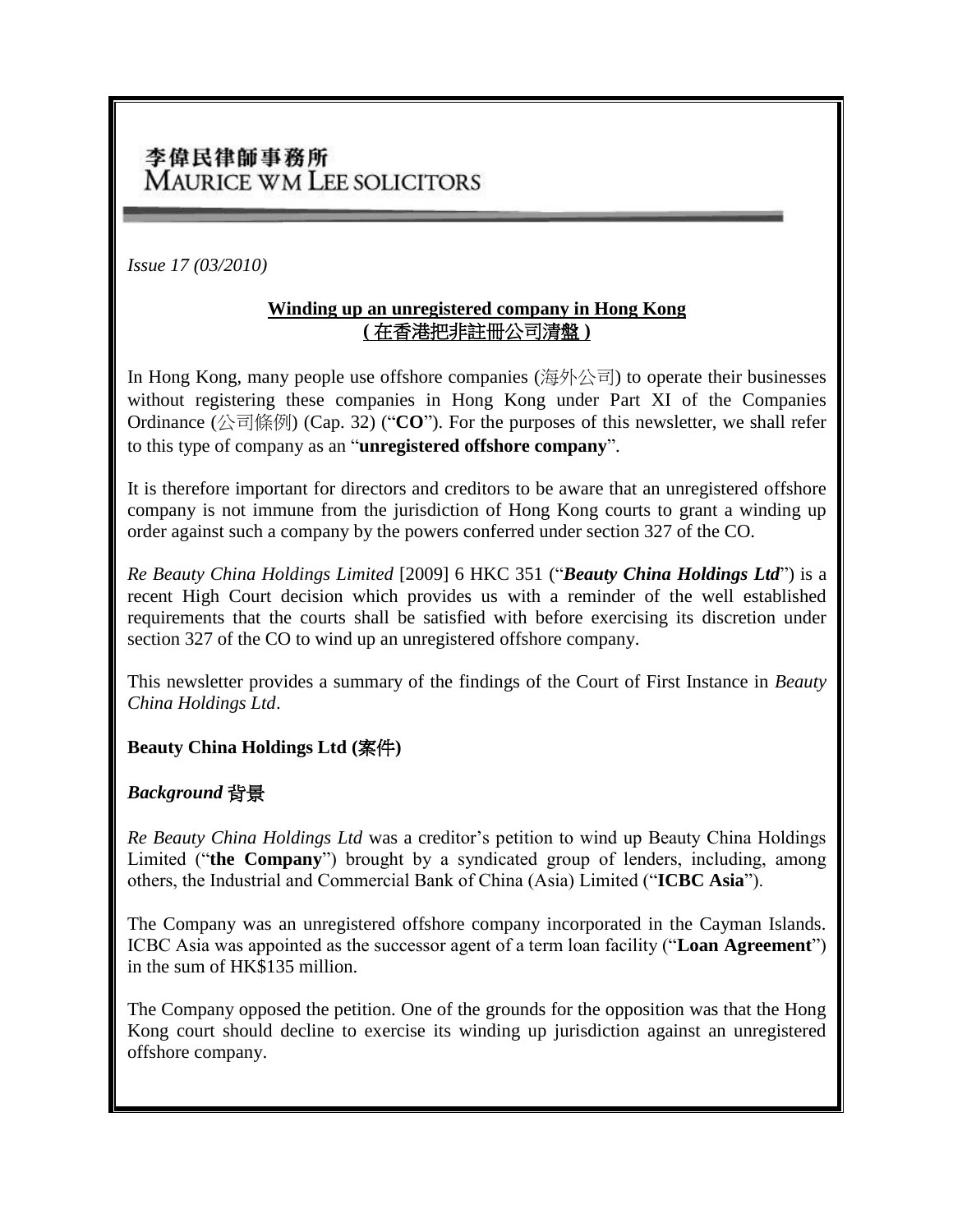## *The 3 core requirements* **(**對在港海外公司清盤之三項法律要求**)**

The 3 core requirements that the Court shall be satisfied with in making a winding up order against an unregistered offshore company were: -

- (i) there had to be *sufficient connection with Hong Kong (*和香港之足夠關連**)**, but this did not necessarily have to consist in the presence of assets within the jurisdiction;
- (ii) there must be a *reasonable possibility that the winding up order would benefit* **(**法院 清盤令對申請者有實際得益的合理可能性**)** those applying for it; and
- (iii) the court must be *able to exercise jurisdiction over one or more persons interested in the distribution of the company's assets* **(**有權分配公司資產之受益人為香港法院可 管轄之人仕**)**.

There was no dispute that requirement (iii) was satisfied. The Court went on to examine requirements (i) and (ii).

## *Sufficient connection with Hong Kong (*和香港之足夠關連*)*

The Court held that core requirement (i) was satisfied. The Court found that :-

- The Company had an office in Hong Kong and carried on business at such office.
- The Loan Agreement was prepared by solicitors in Hong Kong.
- The Loan Agreement provided that the governing law of the Loan Agreement was Hong Kong law, and that the parties agreed that any legal proceedings arising out of or relating to the Loan Agreement might be brought in the Courts of Hong Kong, and that they irrevocably submitted to the non-exclusive jurisdiction of the Hong Kong courts.
- The Loan Agreement was not the only transaction that the Company transacted in Hong Kong.
- The loan was advanced to a Hong Kong bank account at the Company's direction.
- One of the major creditors was in Hong Kong.
- The Company had two wholly owned subsidiaries incorporated in Hong Kong, and the registered offices of these subsidiaries were located in Hong Kong.
- No other jurisdiction had more substantial and clearer connection with the Company.